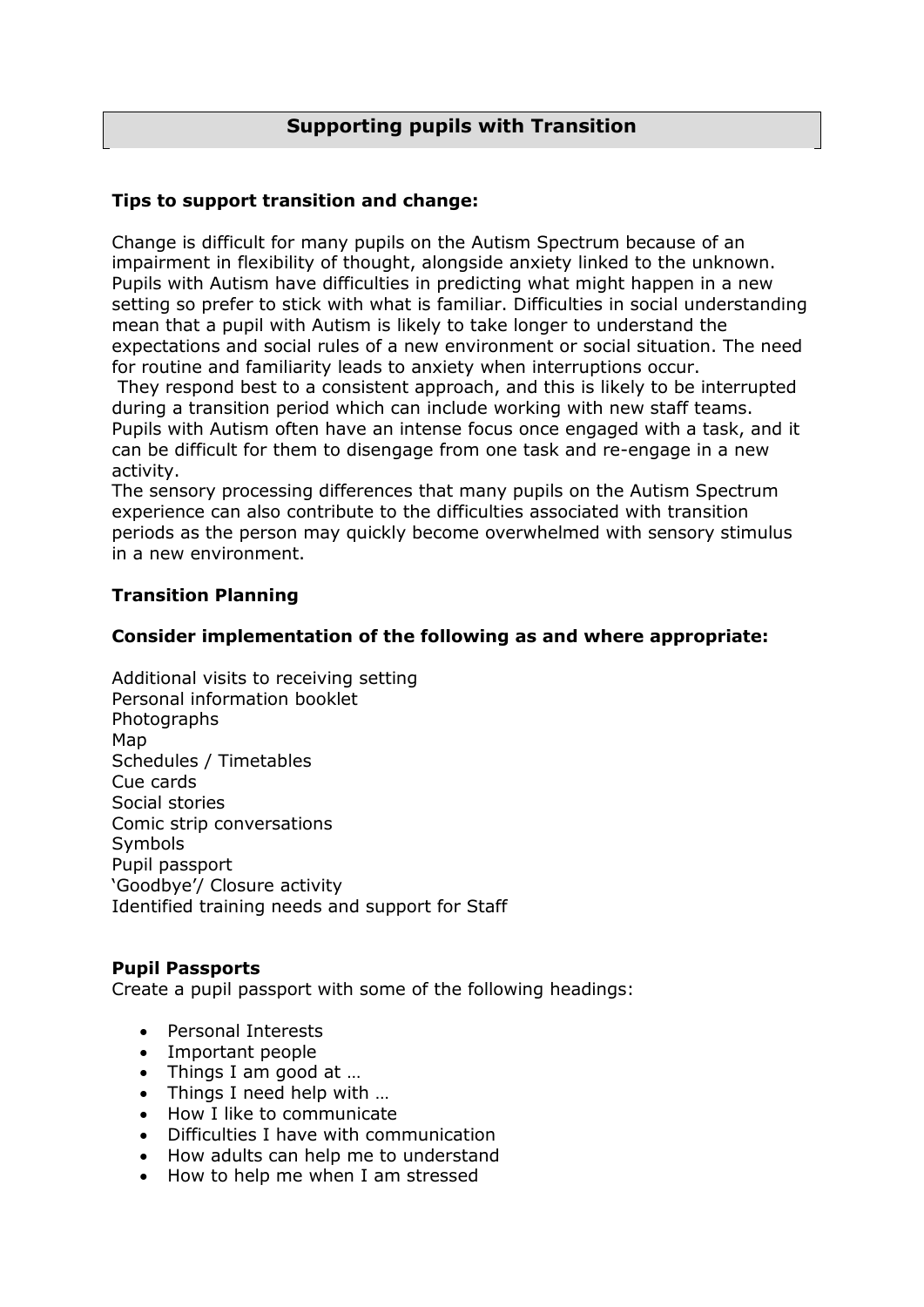# **Pupil Passport Template**

## PUPIL PASSPORT

## Include pupil name and date of birth

## INTERESTS

In this section ask the pupil to describe hobbies, clubs, places which they enjoy visiting and favourite foods. This section is useful for staff when finding motivators and rewards for pupils and is also useful for safe areas of discussion to promote conversation and to help to develop pupil interaction and expressive language skills. It is often helpful for key staff when beginning to build up working relationships with new pupils.

# IMPORTANT PEOPLE IN MY LIFE

In this section ask the pupil to tell you about who they live with and wider family, ie grandparents, cousins etc. Pupils also list friends and pets

#### THINGS I AM GOOD AT

In the Things I am Good at and Things I find Difficult sections it is important to get the pupil's perspective on what they perceive to be their strengths and areas which they need help with.

## THINGS I FIND DIFFICULT

## HOW I LIKE TO COMMUNICATE

In this section prompt the pupil to tell you if they prefer face to face conversations, messaging etc.

## DIFFICULTIES I HAVE WITH COMMUNICATION

In this section discuss whether the pupil struggles to talk to new people, or in a group, whether people speak too quickly or they cannot understand or remember what people have said (possible issues with sensory overload or auditory processing.)

# HOW ADULTS CAN HELP ME TO UNDERSTAND

In this section discuss using visual prompts, such as symbols or writing down key information, speaking more slowly, repeating information, allowing pupil to work in a quieter, low sensory area.

## WHEN I AM STRESSED

In this section ask the pupil to describe what they do when they are upset, stressed or anxious.

## ADULTS CAN HELP BY…

In this section ask the pupil what they would like adults to do when they are upset and what adults can do to help them to calm.